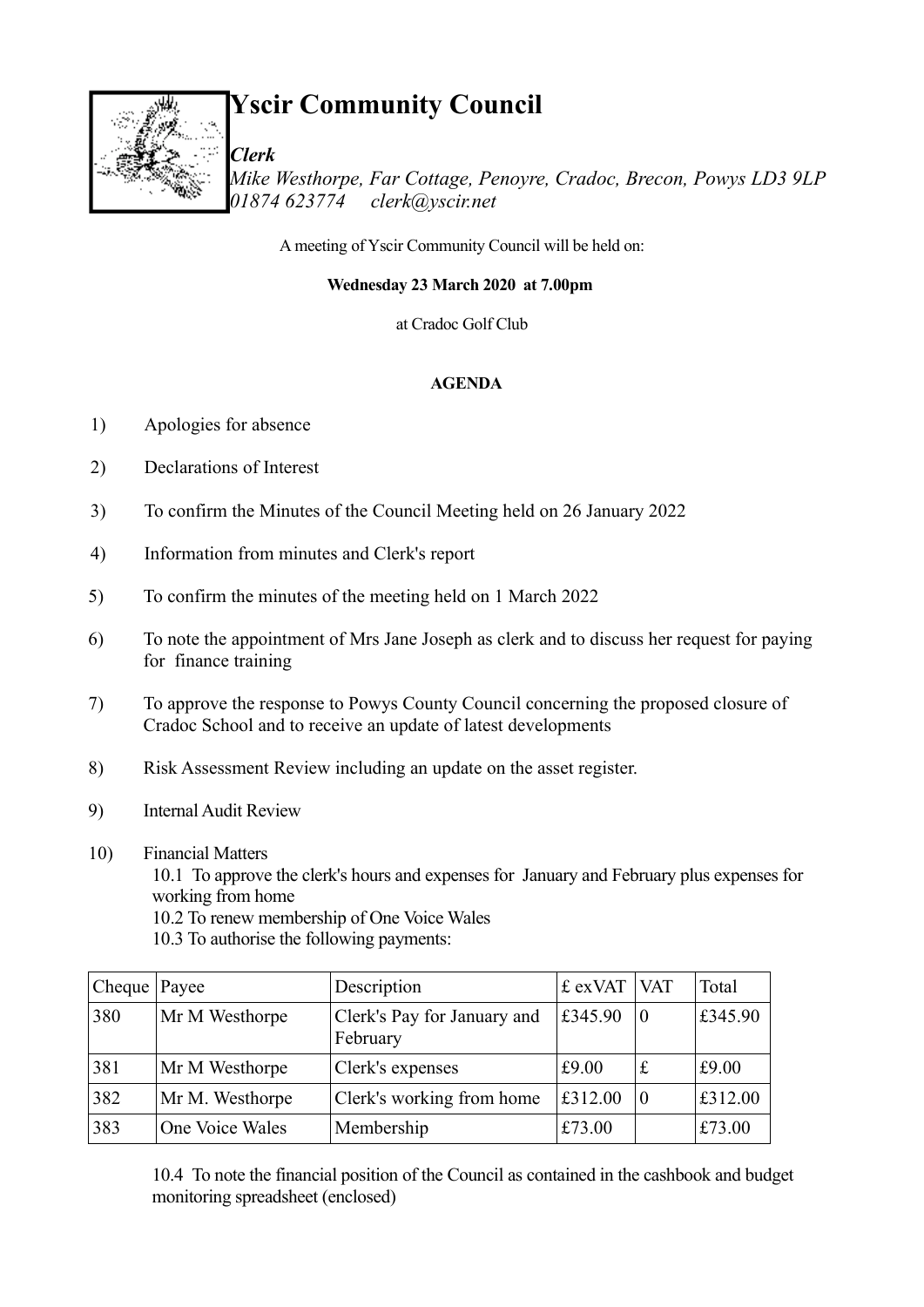- 11) To discuss whether to pursue the establishment of a Repair Cafe
- 12) To consider whether to promote the establishment of a Heating Oil Club in Yscir.
- 13) Correspondence
	- a) Report from the Independent Remuneration Panel\*
	- b) Countryside access: letter from Green Lane Association\*
	- c) My Tree, Our Forest scheme \*
- 1) d) Kids Cancer Charity request for funding\*\*

PCC = Powys County Council; BBNPA = Brecon Beacons National Park Authority \* circulated by email \*\* received but not circulated

- 14) Arrangements for the Queen's Platinum Jubilee
- 15) To approve the draft newsletter and Annual Report and agree distribution arrangements
- 16) To consider having a litter picking day
- 17) Planning Application 21/1507/FUL for an eco-tourism and conference centre at Blaengwy Farm
- 18) Any planning applications that arrived after the papers were sent out.
- 19) Issues to be raised with Powys County Council
- 20) Confirmation of date and times of next meeting: **Wednesday 18 May 2022** (7.30pm) at Cradoc Golf Club

Menthings

 Michael Westhorpe Clerk to Yscir Community Council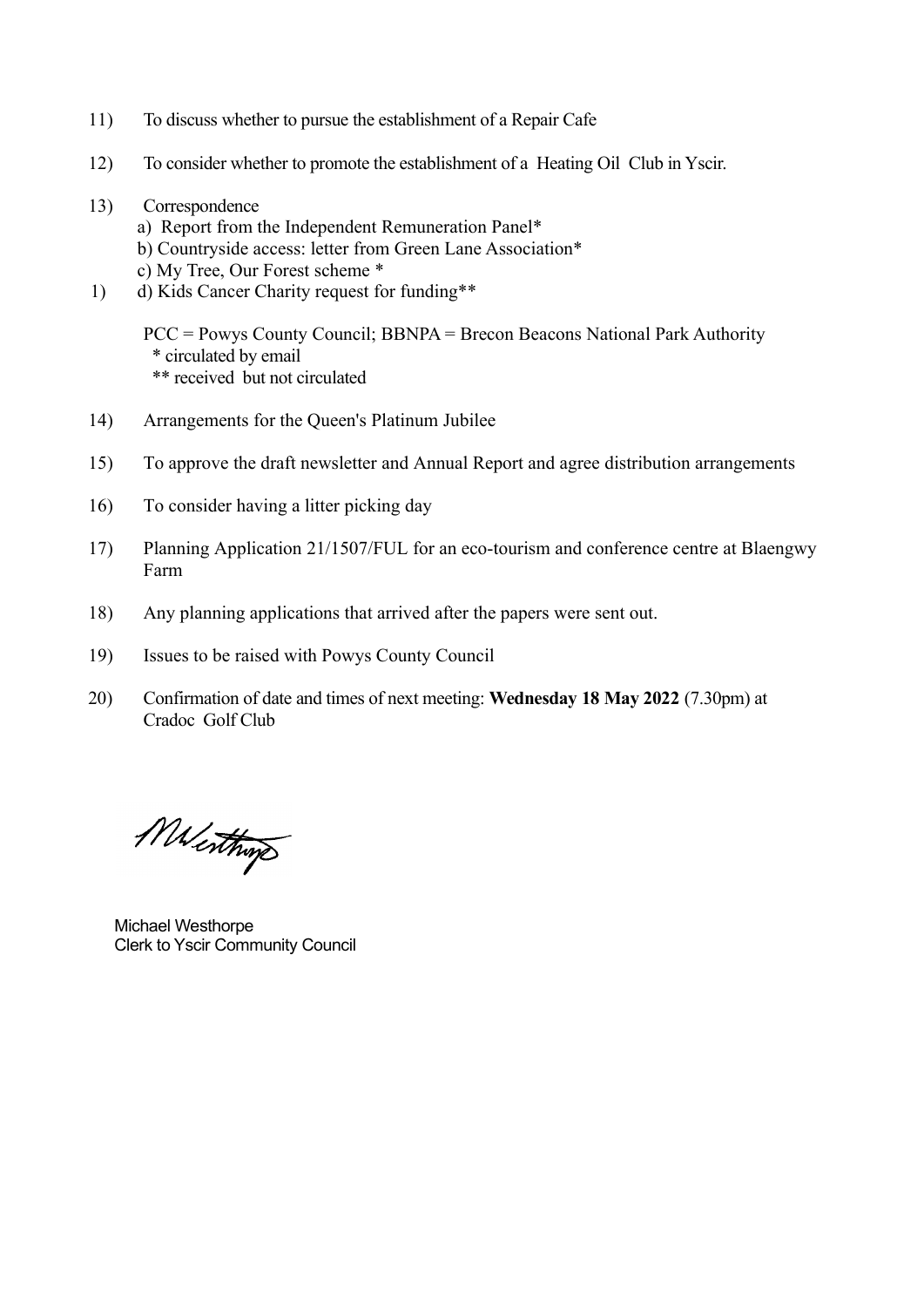#### YSCIR COMMUNITY COUNCIL

Minutes of the Council meeting, held on 26 January 2022 at 7.00pm at Cradoc Golf Club

| <b>Councillors present:</b> | Valerie Davies<br>Rebecca Watkins<br>Kate Dunning | Bob Wood<br><b>Geoff Watkins</b><br>Jane Price (via ZOOM) |
|-----------------------------|---------------------------------------------------|-----------------------------------------------------------|
| Also present:               | Michael Westhorpe (Clerk)                         | Cllr Iain McIntosh                                        |

#### **22/01 1. Apologies for absence**

22/01/1.1 Cllr Dilys Davies sent her apologies as she was waiting for the results of a PCR test. Cllr Bob Wood chaired the meeting.

# **22/01 2. Declarations of Interest**<br>22/01/2.1 There were no declaration

There were no declarations of interest

#### **22/01 3 Report from PCSO Alex Daniels**

22.01/3.1 PCSO Alex Daniels and PCSO Laura Morgan attended for this item. Alex reported that the last three months had been quite quiet with the biggest problem being illegal off-road vehicle use. Cllr Rebecca Watkins said that Aberyscir Hill was being damaged by dirt bikes. Alex said that this was a problem throughout Powys with people coming in from other areas, often as part of a commercial activity. After discussion it was agreed that Alex would set up an operation on Aberyscir Hill. People were urged to try and take down number plates of offending vehicles which Alex could then follow up.

22/01/3. Alex reported that there had been 2 reports of suspicious vehicles in the area. Cllr Valerie Davies provided an update on Speedwatch and it was agreed to hold further sessions towards the end of February when it would be lighter. Alex was asked to pursue getting approval for the Aberbran site.

#### **22/01/4 To confirm the Minutes of the Council Meeting held on 24 November 2021**

22/01/4.1 It was agreed that the minutes should be signed as a true and accurate record of the meeting.

#### **22/01/5 Clerk's report including information from minutes**

22/01/5.1 The Clerk reported that BT had agreed to repair and repaint the telephone box.The Clerk was asked to confirm with BT that an emergency telephone line would be installed.

22/01/5.2 With regard to item 14, the Clerk reported that he had not been able to determine the ownership of the land near the Bungalow at Aberyscir. He suspected it probably belonged to Network Rail but had not yet identified a contact within Network Rail to check this. The Clerk was asked to investigate whether ownership could be established through the Land Registry website at a modest cost. An alternative would be for individuals to obtain free trees through the Welsh Government scheme.

#### 22/01/5.3 With regard to item 16

a) a lot of the potholes have been repaired;

 b)streetlight CD08 has been changed to a new 10W LED part night lantern but it is rather dim. There were other broken lights including one near the trough opposite the telephone box. The Clerk was asked to pursue this.

c) the 30mph sign cannot be moved but Jo Lancey is looking at whether it is possible have an advance warning sign. The Clerk was asked for the reason why the 30mph sign could not be moved. d)there had been no response from Jo Lancey about the road narrowing sign; it was agreed to chase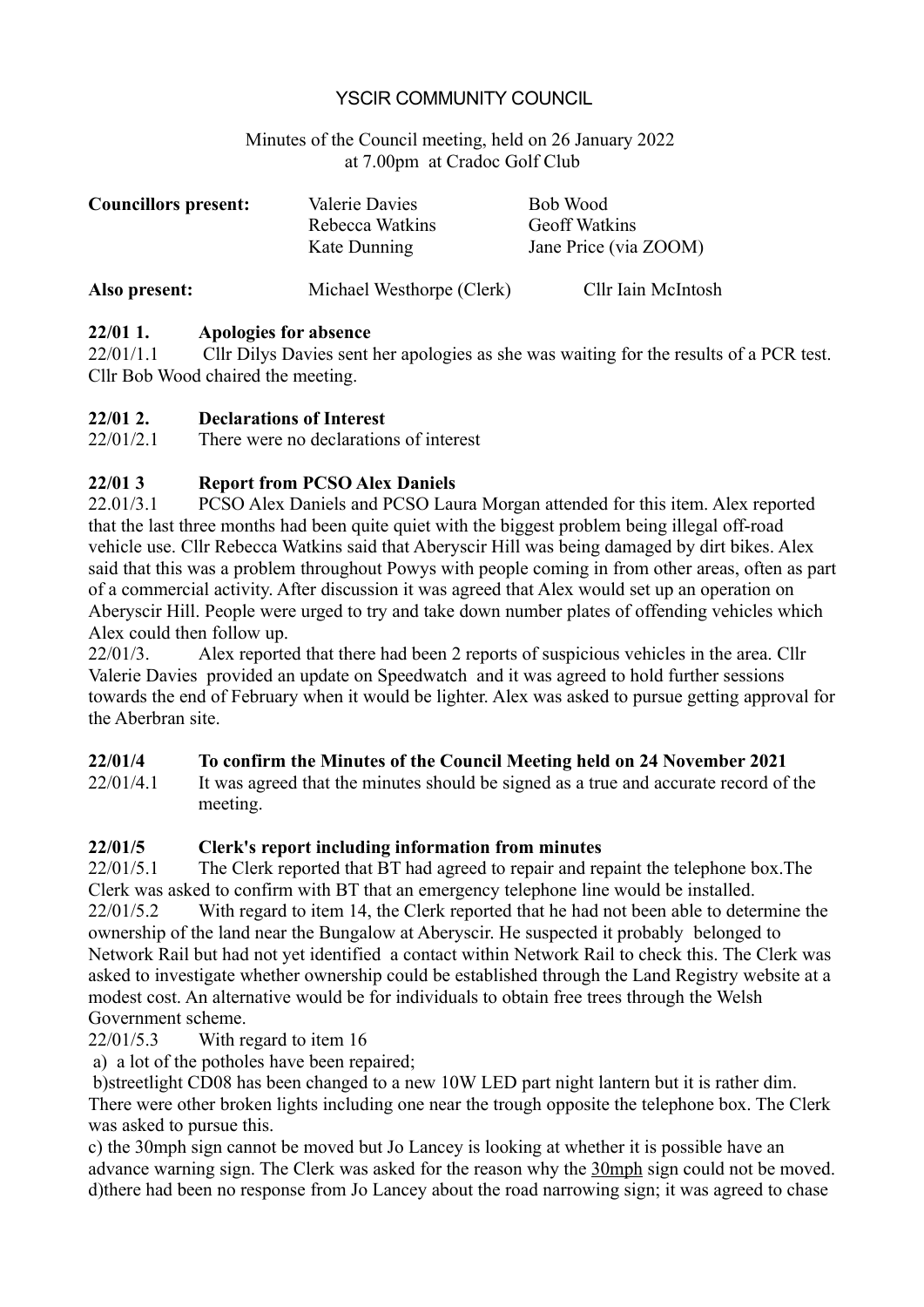this up.

 22/01/5.4 The Clerk and Cllr Valerie Davies reported that they had received complimentary copies of 'Standing on Aberyscir Hill' by Allan Lloyd. The book is an autobiography with insights into life in Yscir around 70 years ago and the author's life in Kington. Proceeds from the book are being donated to St Michael's Hospice, Hereford. It was agreed to publicise the book on the Council's Website.

#### **22/0 1/6 Update on the defibrillator in Battle and to consider training on the use of defibrillators**

22/01/ 6.1 The Clerk reported that, with Cllr Geoff Watkins' help , the defibrillator had been installed on the main road in Battle. Cllr Valerie Davies had put a map of the defibrillators on the Facebook page and would like to add details of other defibrillators in neighbouring wards. 22/01/6.2 There was a discussion about training on the use of defibrillators. Whilst the defibrillator does tell you what to do, there was a concern that people would be panicking and unable to follow the instructions. There are training videos available on You Tube and the Clerk was asked to look at these to see if they should be promoted in the community.

#### **22/01/7 Update on the proposed closure of Cradoc School**

22/01/7.1 Cllr Iain McIntosh reported that he had resigned from the Cabinet of Powys County Council as they were determined to push ahead with the closure of Cradoc School. Objections to the proposal needed to be received by 4 February 2022. It was important that as many objections were made as possible as, even if Powys County Council did not have a change of mind, the objections would add weight to a judicial review which would be the following stage.

22/01/7.2 There was concern over the lengthy time the process was taking which causes uncertainty for staff. Losing community schools makes it less likely that families with children will move into the area, increasing the drift of people away from the area.

22/01/7.3 Cllr Iain McIntosh had organised a protest march from Cradoc School into Brecon on 29 January at 11.00am.

#### **22/01/8 To determine whether to continue to support 'Visit Brecon'**

22/01/8.1 It was agreed to contribute £100 to 'Visit Brecon" to support tourism businesses in the area.

#### **22/01/9 To determine arrangements for the Spring Newsletter**

22/01/9.1 After discussion it was agreed to produce a simple newsletter for one more year and hopefully go back to a colour document next year. It was agreed to distribute it by hand. The following items could be included:

update on fight against Cradoc School closure defibrillators telephone box appointment of new clerk new Council from May Speedwatch- rationale for doing it

#### **22/01/10 To determine dates for meetings in 2022/23**

22/01/10.1 The following dates were agreed, subject to possible changes when the new clerk is appointed: 23 March 2022, 18 May 2022, 13 July 2022, 14 September 2022, 23 November 2022, 18 January 2023, 22 March 2023

22/01/10.2 It was asked whether meetings could start at 7.30pm again. This was not a problem during the Summer when the golf club was busy but was an issue during the winter. The Clerk agreed to ask the Golf Club whether a 7.30pm start would be possible in March.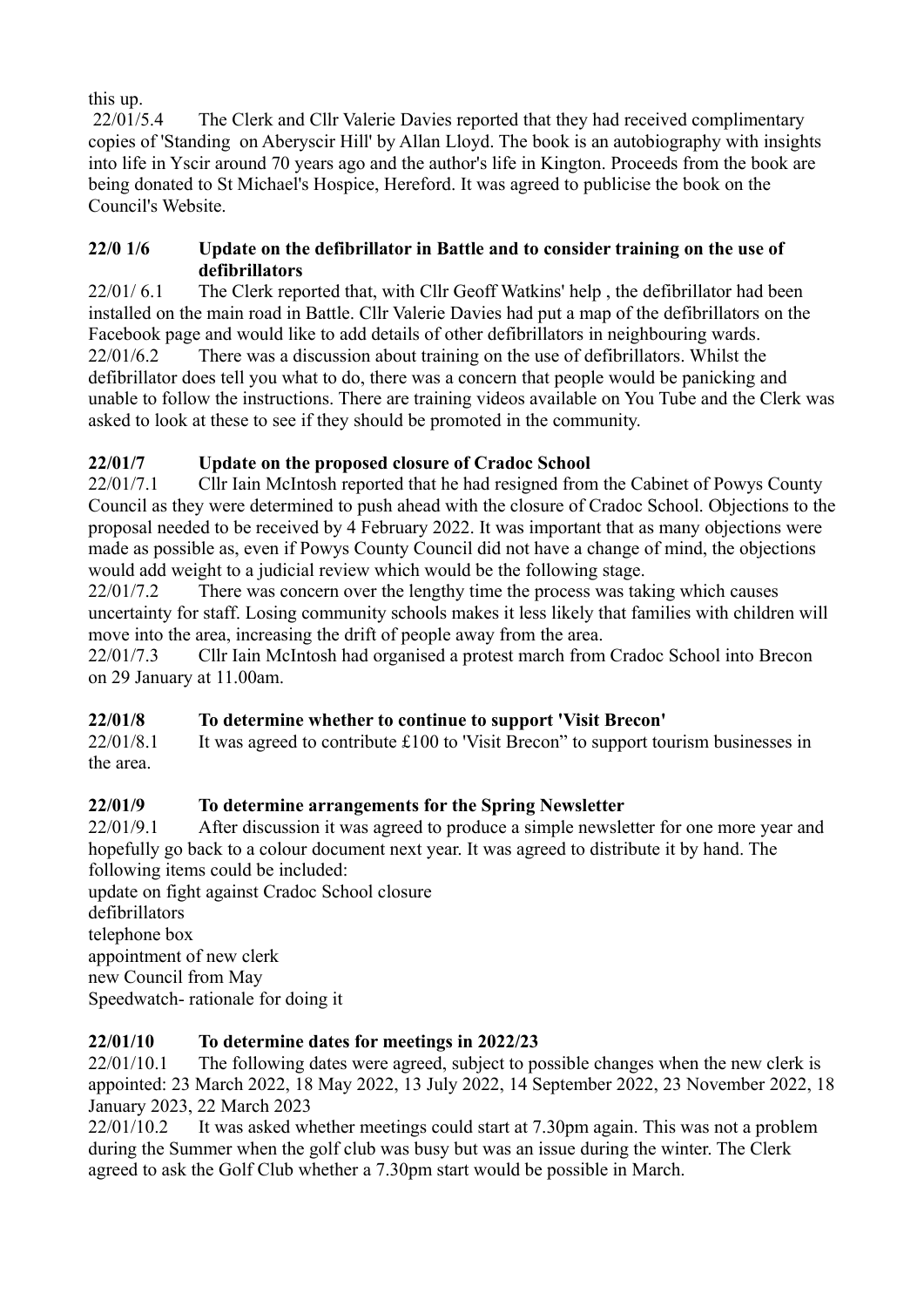#### **22/01/11 Financial Matters**

22/01/11.1 The Clerk's pay for November and December (£308.23) and expenses (£39.79) were approved. The HMRC payment of £90, the registration fee with the Information Commissioner (£35) and the grant to 'Visit Brecon' of £100 were approved.

22/01/11.2 The Clerk reported that the cashbook showed a balance of around £4,278 after current expenditure is taken into account.. The budget monitoring spreadsheet indicated that spending was going according to plan with a projected balance at 31 March 2022 of around £3,000..

- 22/01/11.3 A report produced by the Clerk showing his hours for the year (157) was noted.
- 22/01/11.4 Mrs Jane Johnston was appointed as internal auditor.

#### **22/01/12 To consider the appointment of a new Clerk**

22/01/12.1 Cllr Jane Price thanked Cllrs Valerie Davies and Cllr Kate Dunning for meeting with a prospective candidate.

22/01/12.2 Cllr Valerie Davies reported back on this meeting. The conclusion was that the person could be appointed as Clerk with an overlap with the existing Clerk but it was decided that best practice should be followed and the post advertised. Cllrs Jane Price, Valerie Davies and Kate Dunning would form the interview panel. It was agreed to advertise on the 'Indeed' site and One Voice Wales with interviews being held in early March.

#### **22/01/13 To request bollards to protect the verges besides the seats in Aberbran**

22/01/13.1 The damage to the verge caused by large vehicles was discussed. Cllr Geoff Watkins said that he was willing to install bollards there. It was agreed that Cllr Iain McIntosh would raise this with David Lewis from Highways and arrange a meeting on site with Cllr Geoff Watkins.

#### **22/01/14 To consider arrangements for the Queen's Platinum Jubilee**

22/01/14.1 The Sports Committee did not wish to take responsibility for this but the Council thought that there should be a celebration of this for the local community. It was agreed to approach the School to see if anything could be done with them. It was agreed to ask the Sports Community if they could organise a Beacon on Aberyscir Hill that could occur after an event with food at Cradoc School. It was also agreed to ask Merthyr Cynog and Trallong Councils if they wished to become involved with beacons in their areas as well..

#### **22/01/15 Correspondence**

- a) Hope House request for funding\*\* b) Home Energy Audits\*
- c) Powys Local Development Plan\* d) Urdd National Eisteddford:- request for funding\*\* \* circulated by email \*\* received by email but not circulated

#### **22/01/16 Consideration of Issues raised by Trallong Community Council about starting a Repair Cafe**

22/01/16.1 Valid issues concerning cost and public liability were discussed briefly. The Clerk had an arranged call with a representative from the charity on Friday 28 January. He would also try and visit the Brecon Repair Cafe and report back at the next meeting.

#### **22/01/17 Issues to raise with Powys County Council**

22/01/17.1 There were none other than the street lights in Cradoc, previously mentioned.

#### **22/01/18 Consideration of planning application 18/0409/OUT for the erection of an agricultural worker's opposite Tynewydd Farm**

222/01/18.1 There were no objections to this application although concern was expressed at using Tynewydd farm to describe the location of the property.

#### **22/01/19 Consideration of any planning applications received after the agenda was circulated**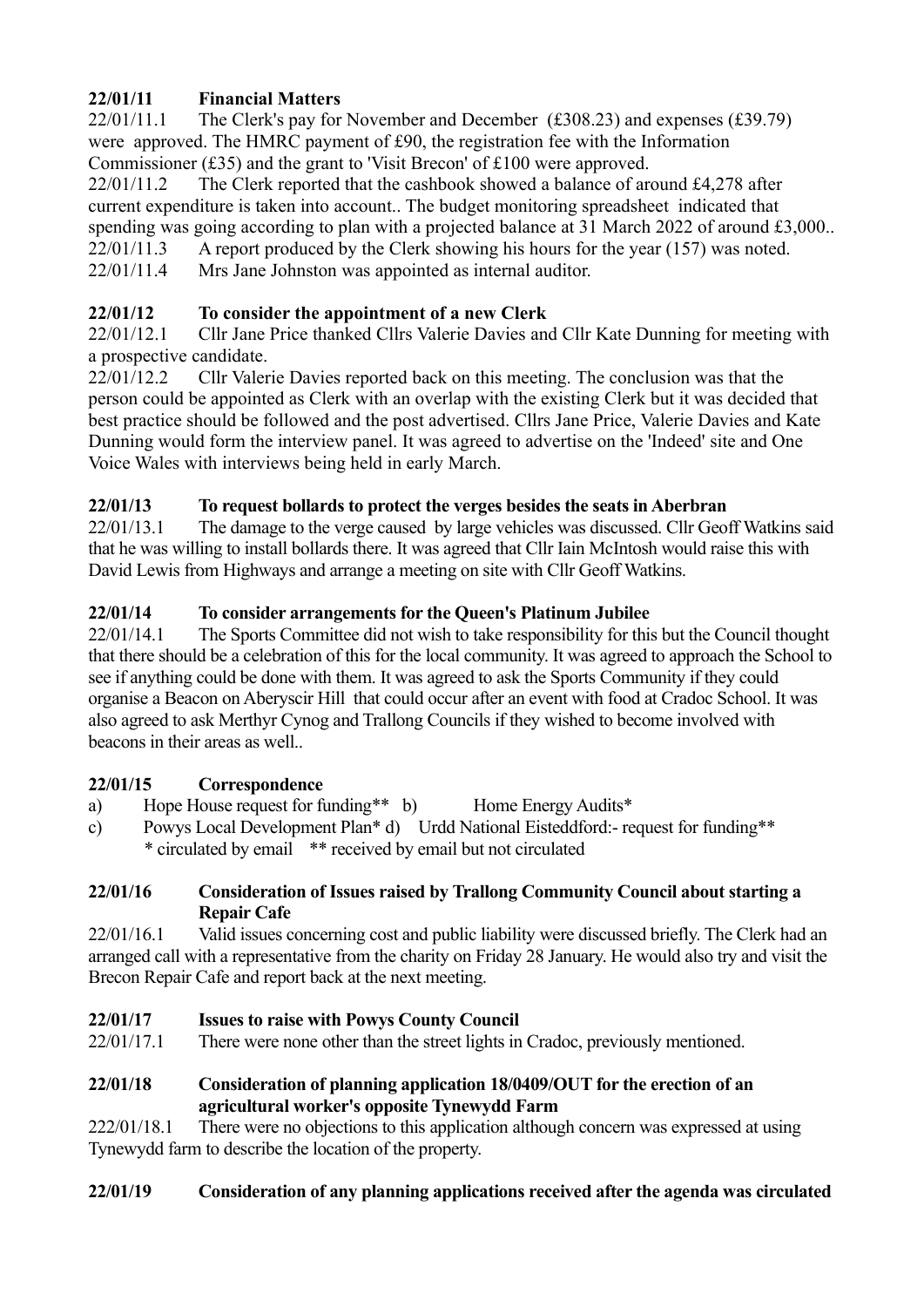22/01/19.1 There were none.

**22/01/20** The next meeting will be held on Wednesday 23 March 2022 at Cradoc Golf Club, time to be advised.

The meeting finished at 8.50pm

#### YSCIR COMMUNITY COUNCIL

#### Minutes of the Council meeting, held on 1 March 2022 at 7.30pm via ZOOM video conferencing

| <b>Councillors present:</b> | Valerie Davies            | <b>Dilys Davies</b>  |
|-----------------------------|---------------------------|----------------------|
|                             | Rebecca Watkins           | <b>Geoff Watkins</b> |
|                             | Kate Dunning              | Jane Price           |
| Also present:               | Michael Westhorpe (Clerk) |                      |

#### **22/03 1. Apologies for absence**

22/03/1.1 Apologies for absence were received from Cllrs Bob Wood and Iain McIntosh .

#### **22/03 2. Declarations of Interest**

22/03/2.1 There were no declarations of interest

#### **22/03 3 Resolution – Confidential Matters**

22/03/3.1 It was resolved that the public be excluded from the meeting for the following item of business in accordance with the Public Bodies (Admissions to Meetings) Act 1960 as there would be disclosure to them of confidential information relating to contractual, legal and personnel content.

#### **22/03 4 To consider the appointment of a new Clerk**

22/03/4.1 Cllr Jane Price read through the note she had previously circulated of the meeting held with Cllrs Valerie Davies and Kate Dunning. There was unanimous agreement to offer the post of Clerk and Responsible Financial Officer to Mrs Jane Joseph of Trallong. All the points raised in the note about the employment were agreed. The Clerk agreed to draft a letter of offer of appointment for the Chairman to send to Mrs Joseph.

22/03/4.2 It was agreed that should any issues arise about the employment, Cllrs Jane Price, Valerie Davies and Kate Dunning would meet to resolve them. Cllr Jane Price thanked Cllrs Valerie Davies and Kate Dunning and the Clerk for their work on the appointment process.

22/03/4.3 Cllr Rebecca Watkins asked about IT equipment and future costs. Cllr Valerie Davies explained that most IT had already been purchased but that any future requirements or training costs would be shared equally by the two councils.

The meeting finished at 7.50pm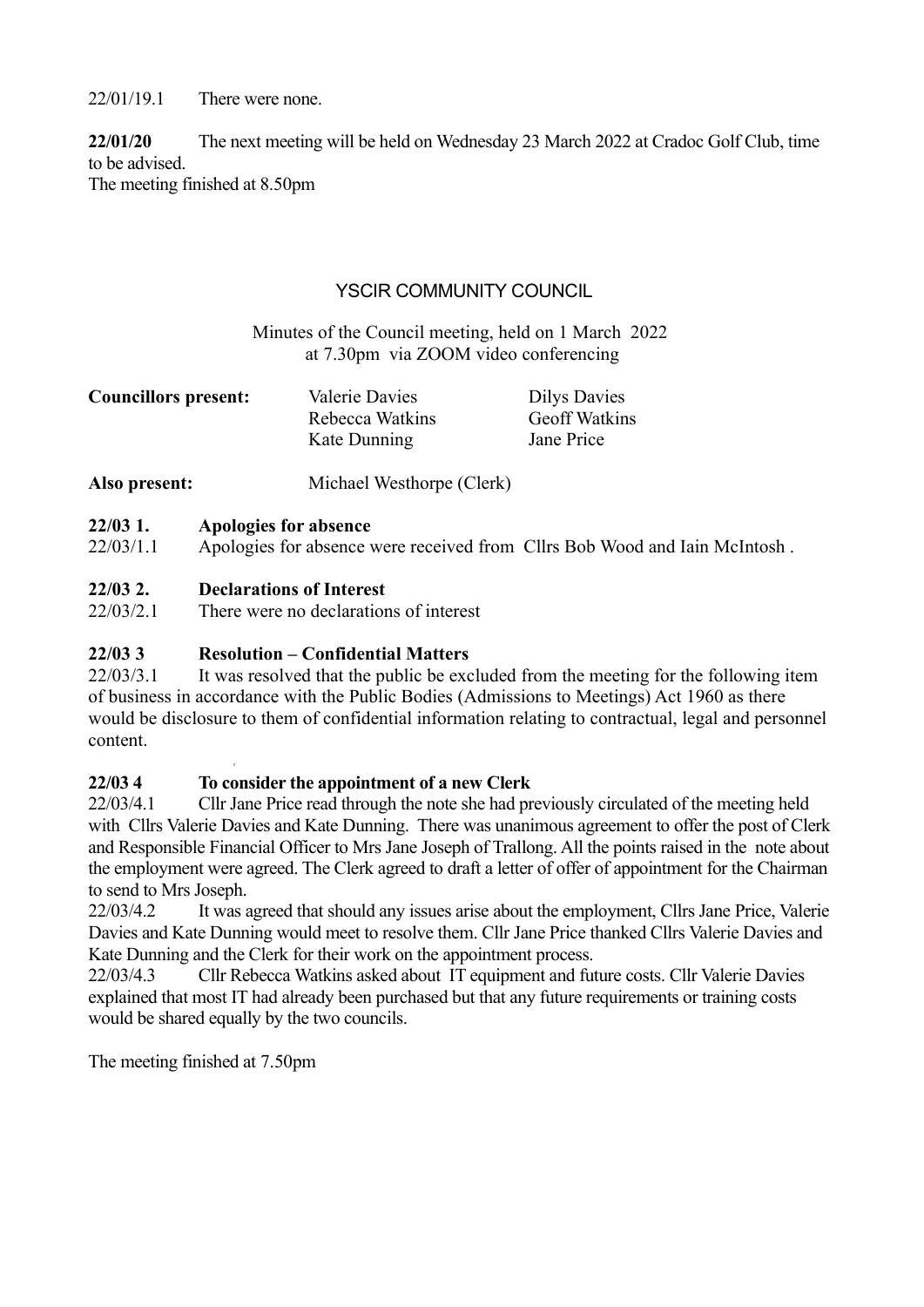March 2022 Opening Balance **E2,370** 

|                                                                                                 |                   | Profiled |                         |                     |           |
|-------------------------------------------------------------------------------------------------|-------------------|----------|-------------------------|---------------------|-----------|
|                                                                                                 | Expendit expendit |          |                         |                     | Expendit  |
|                                                                                                 | ure for           | ure to   |                         | <b>Budget</b>       | ure 2020- |
|                                                                                                 | year              | date     | <b>Variance 2021-22</b> |                     | 21        |
| Insurance                                                                                       | £168              | £230     | £62                     | £230                | £168      |
| <b>Audit fee</b>                                                                                | £65               | £65      | £0                      | £430                | £393      |
| Clerk's salary                                                                                  | £1,800            | £2,100   | £300                    | £2,100              | £2,010    |
| Clerk's expenses                                                                                | £470              | £500     | £30                     | £500                | £500      |
| <b>Newsletter</b>                                                                               | £0                | £0       | £0                      | £200                | £142      |
| <b>SLCC and One Voice Wales</b>                                                                 | £140              | £140     | £0                      | £140                | £135      |
| Contingency                                                                                     | £0                | £0       | £0                      | £0                  |           |
| Website                                                                                         | £163              | £180     | £17                     | £180                | £163      |
| C C election (uncontested)                                                                      | £0                | £0       | £0                      | £0                  |           |
| C C election (contested)                                                                        | £0                | £0       | £0                      | £0                  |           |
| <b>Sports Committee Grant</b>                                                                   | £0                | £0       | £0                      | £0                  |           |
| <b>Training Courses</b>                                                                         | £0                | £0       | £0                      | £100                | £25       |
| Brecon Town Council (tourism support)                                                           | £100              | £100     | £0                      | £100                | £100      |
| <b>Litter Picks</b>                                                                             | £0                | £20      | £20                     | £20                 | £114      |
| Data Controller Registration                                                                    | £35               | £35      | £0                      | £35                 | £35       |
| Projects                                                                                        | £0                | £0       | £0                      | £0                  |           |
| <b>Councillor expenses</b>                                                                      | £60               | £100     | £40                     | £100                |           |
| VAT to reclaim                                                                                  | £49               | £40      | $-E9$                   | £40                 | £73       |
| Total expenditure                                                                               | £3,050            | £3,510   | £460                    | £4,175              | £3,858    |
| Projected Income : precept<br>Projected income: Santander<br>Income: vat refund<br>other income |                   |          |                         | £4,132<br>£6<br>£80 |           |
| <b>Total Income</b>                                                                             |                   |          |                         | £4,218              |           |
| Projected balance at 31.3.22                                                                    |                   |          |                         | £2,873              |           |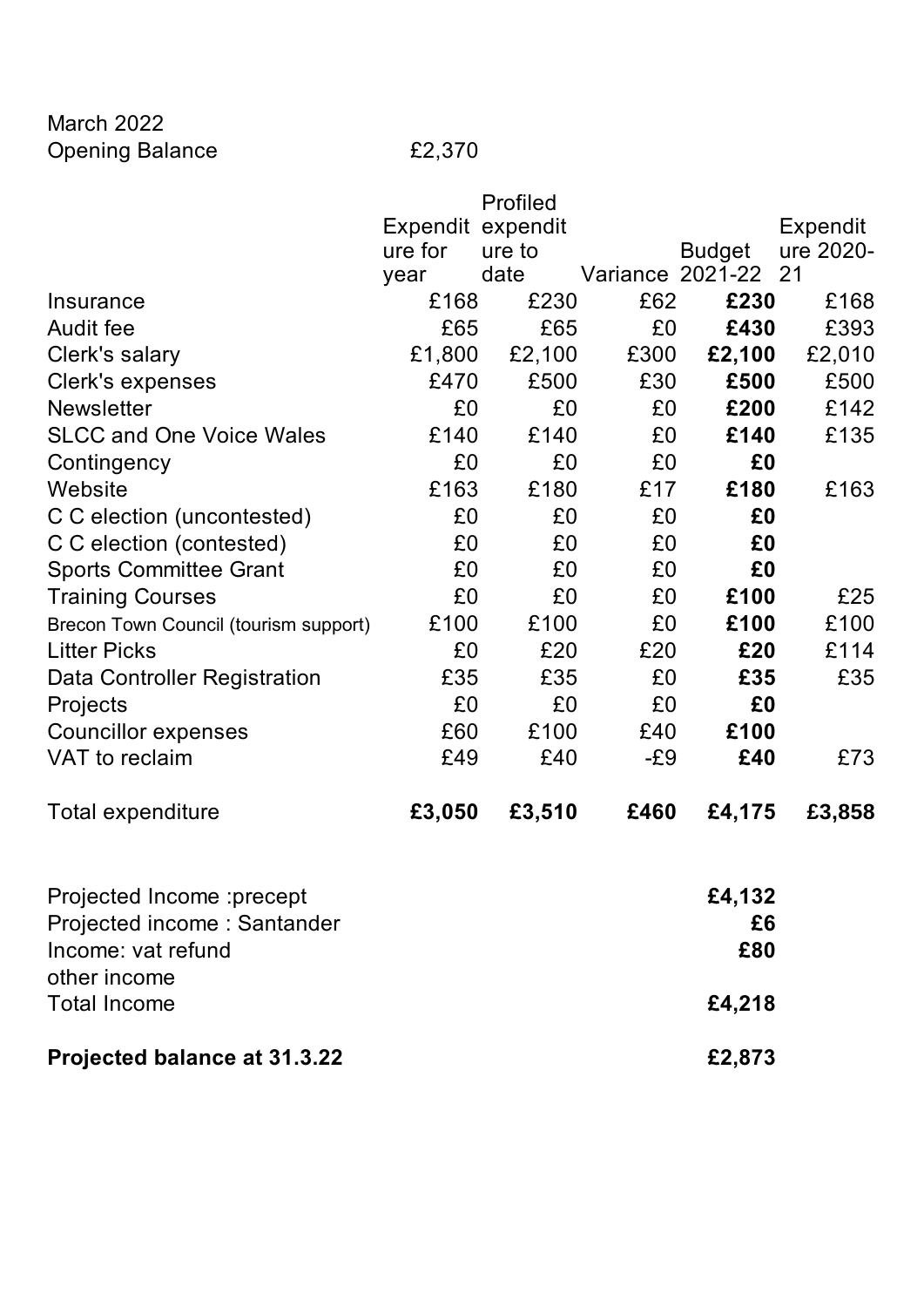## **Agenda item 7**

# **Yscir Community Council Risk Assessment (reviewed at meeting on 23.03.22)**

| Details                       | Frequen<br><b>Cy</b> | Current     | Comments/Actions             |
|-------------------------------|----------------------|-------------|------------------------------|
| <b>Insurance</b>              |                      |             |                              |
| Public & Employers            | Annual               | £10 m.      |                              |
| liability                     |                      |             |                              |
| Money & Fidelity guarantee    | Annual               | £5,000/     | £250 in home; excess £50     |
|                               |                      | £25000      |                              |
| Property (see asset           | Annual               | £2,500.00   | sum insured £2719.67,        |
| register)                     |                      |             | excess £250                  |
| Officials indemnity           | Annual               | £500,000.   |                              |
|                               |                      | 00          |                              |
| Libel & slander               | Annual               | £100,000.   | Now increased to £250,000    |
|                               |                      | 00          |                              |
| Personal accident             | Annual               | £500,000.   |                              |
|                               |                      | 00          |                              |
| Legal expenses                | Annual               | £100,000.   |                              |
|                               |                      | 00          |                              |
| <b>Property safety checks</b> |                      |             |                              |
| Fenni fach notice board       | Annual               |             |                              |
| Cradoc notice board           | Annual               |             |                              |
| Battle horse trough           | Annual               |             | Safety checks by Clerk       |
| Cradoc horse trough           | Annual               |             |                              |
| Aberbran seats                | Annual               |             |                              |
| <b>Epson Printer</b>          | Annual               | written off | Now out of guarantee         |
| Sony voice recorder           | Annual               | written off | Not insured                  |
| Aberbran defibrillator        | Annual               |             | Checked monthly              |
| Battle defibrillator          | Annual               |             | Checked monthly              |
| <b>Financial matters</b>      |                      |             |                              |
| <b>Banking arrangements</b>   | Annual               |             | 2 councillors sign all chqs. |
| Insurance                     | Annual               |             | Done                         |
| Internal audit                | Annual               |             | Done                         |
| External audit                | Annual               |             | Done                         |
| Internal financial check      | Each                 |             | Cash book reported to        |
|                               | Meeting              |             | meeting                      |
| Clerk's salary review         | Annual               |             | Reviewed at mtg in           |
|                               |                      |             | November                     |
| Budget preparation            | Annual               |             | Done} meeting 24.11.21       |
| Precept assessment            | Annual               |             | Done} meeting 24.11.21       |
| Level of cash reserves        |                      |             | Identified as too low by     |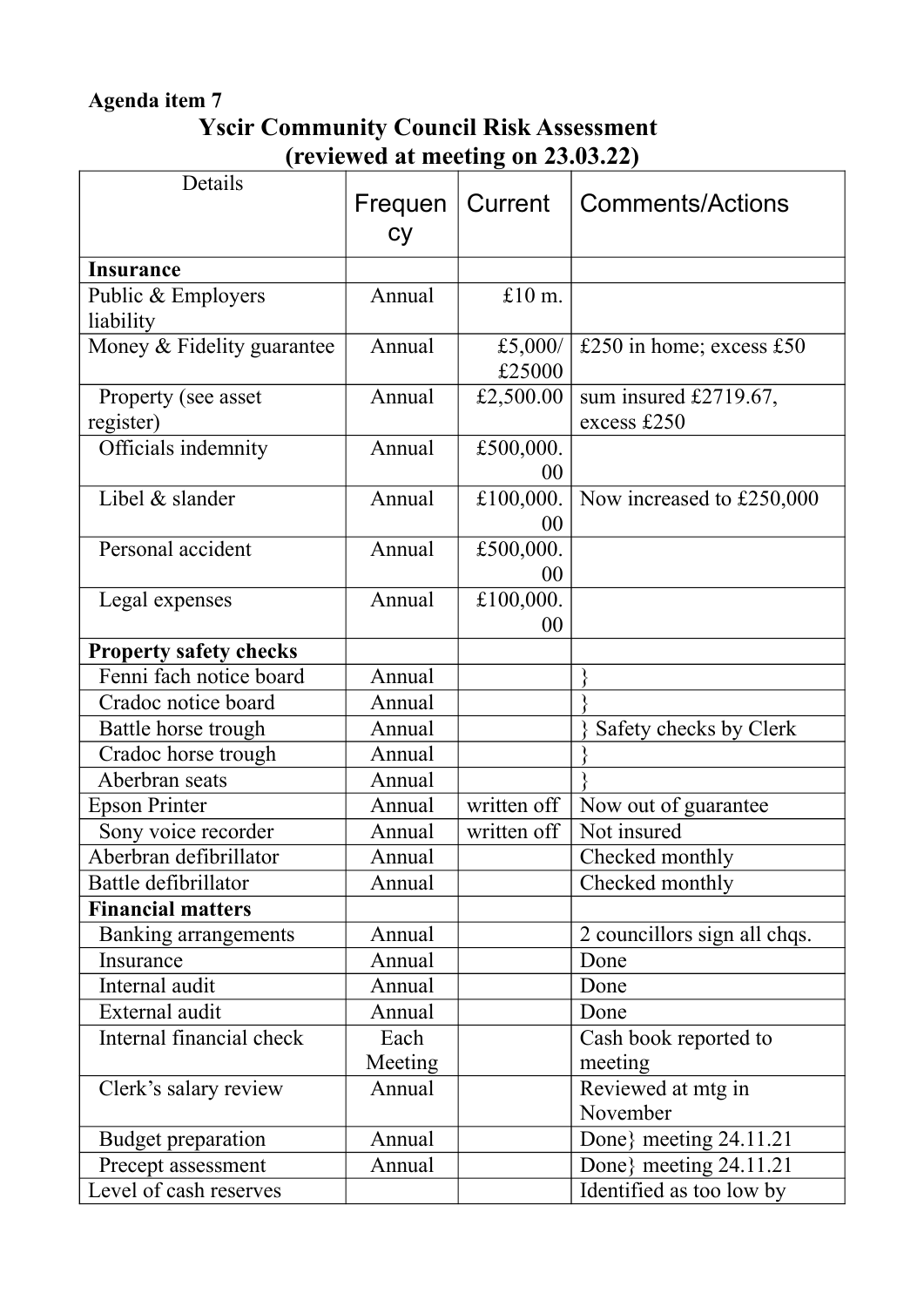|                                  |                   | internal auditor. If an    |
|----------------------------------|-------------------|----------------------------|
|                                  |                   | election is not needed for |
|                                  |                   | new councillors, reserves  |
|                                  |                   | may increase by £2,000.    |
| <b>Record keeping</b>            |                   |                            |
| Minutes properly signed          | $On\text{-going}$ | Done                       |
| Asset register available         | $On\text{-going}$ | Done                       |
| Financial regs. available        | $On-going$        | Reviewed in May 2021       |
| Standing orders available        | On-going          | Reviewed in May 2021       |
| Back up of computer files        | Daily             | Backed up on Apple Time    |
|                                  |                   | machine - documents now on |
|                                  |                   | website. Chairman has      |
|                                  |                   | memory stick               |
| <b>Members' responsibilities</b> |                   |                            |
| Code of Conduct adoption         | $On-going$        | New code adopted Nov'16    |
| and register of interests        |                   | Cllrs confirmed acceptance |
|                                  |                   | and updated register of    |
|                                  |                   | interests in May 2021      |
| Register of gifts/hospitality    | On-going          | Done                       |
| Decl. of interests minuted       | On-going          | Done                       |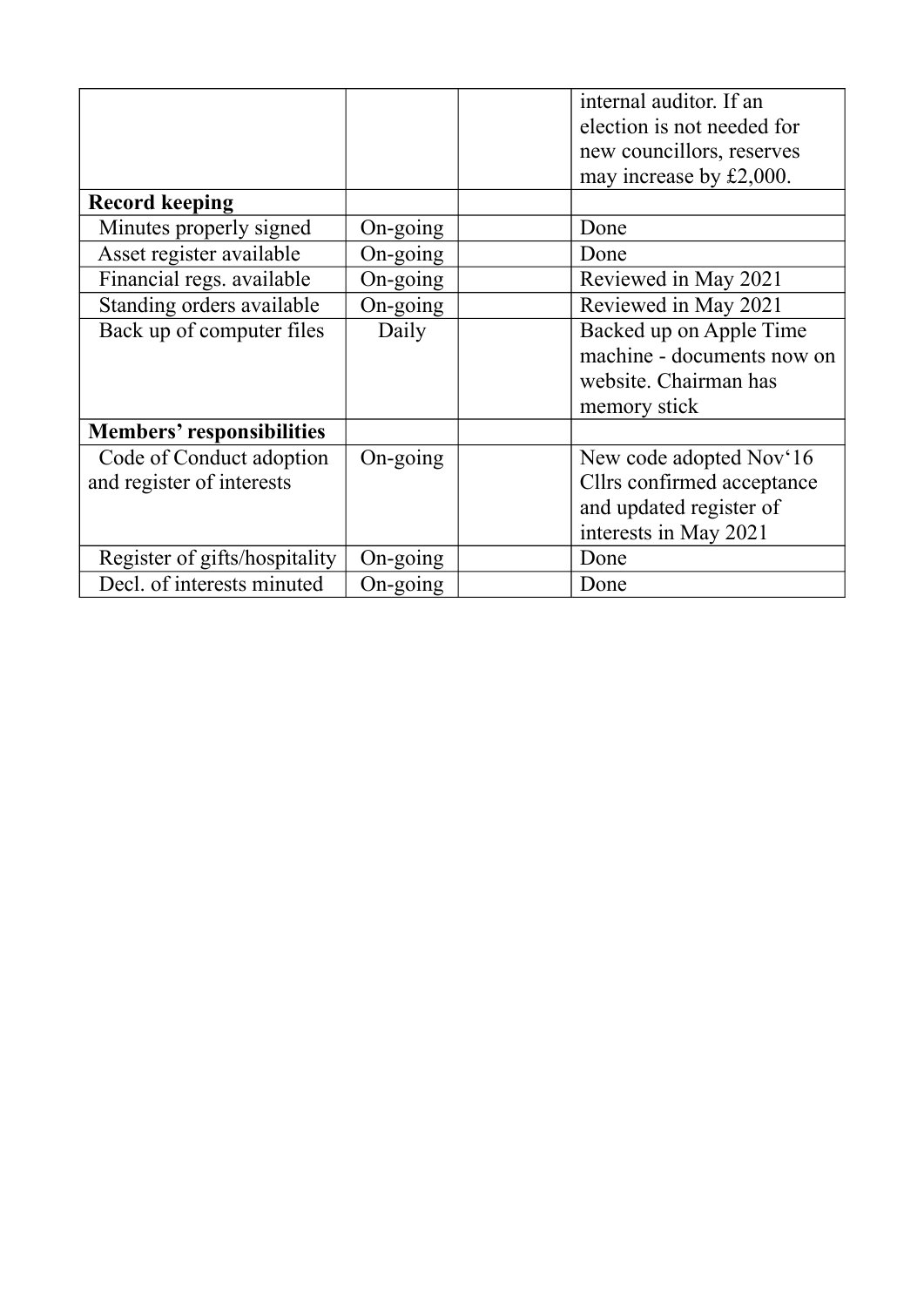#### YSCIR COMMUNITY COUNCIL FINANCIAL & BUSINESS RISK ASSESSMENT

Members will take all necessary steps: -

a) to minimise any risk facing the Council

b) to identify risk areas

c) to evaluate consequences and adopt measures to avoid, reduce or control the risk.

| <b>Topic</b>                            | <b>Risk Identified</b>                                                 | <b>Consequences</b>                                                                              | <b>Risk</b><br><b>Level</b><br>H/M/<br>L | <b>Management of the risk</b>                                                                                                               | <b>Action</b>             |
|-----------------------------------------|------------------------------------------------------------------------|--------------------------------------------------------------------------------------------------|------------------------------------------|---------------------------------------------------------------------------------------------------------------------------------------------|---------------------------|
| Precept                                 | Not submitted<br>Not paid by<br><b>PCC</b><br>Adequacy                 | Unable to pay all<br>bills<br>Reputation<br>damaged                                              | L<br>L<br>L                              | Ensure precept on January<br>meeting agenda<br>Check precept added to bank<br>account<br>Precept related to budget -<br>sufficient reserves | Clerk's<br>diary<br>Clerk |
| <b>HMRC</b><br><b>PAYE</b><br>return    | Late returns<br>Incorrect return<br>Clerk's<br>computer out of<br>date | Possible Fine<br>Possible Fine                                                                   | M<br>M                                   | Clerk attendance at training<br>events<br>Returns reminder in diary<br>Returns made from a<br>councillor's computer                         | Clerk<br>Clerk's<br>diary |
| Staff                                   | Absence of<br>clerk through<br>illness                                 | Disruption of<br>services                                                                        | L                                        | Key tasks to be specified in<br>written document                                                                                            | Clerk                     |
| Staff                                   | Fraud by clerk                                                         | Loss of revenue /<br>censure by audit<br>inspection / image<br>damaged                           | L                                        | Detailed time sheets kept by<br>Clerk and presented with<br>invoices to Members<br>Monthly analysis of hours<br>worked                      | Members<br>scrutiny       |
| Staff                                   | Verbal/physical<br>assault                                             | Injury/absence<br>from work/<br>litigation/inability<br>to appoint new<br>staff/image<br>damaged | L                                        | Risk assessments completed<br>Health and Safety checks<br>carried out                                                                       | Members<br>Clerk          |
| Staff                                   | Poor<br>performance                                                    | Censure by audit<br>inspection<br>image damaged                                                  | L                                        | Clerk undertaking training<br>programme<br>Members provide feedback if<br>necessary and steps taken to<br>remedy problem                    | Clerk<br>Members          |
| Notice<br>boards,<br>trough<br>and seat | Accident<br>caused by<br>falling into<br>disrepair                     | Litigation<br>Image damaged                                                                      | L                                        | Annual inspection by Clerk<br>and intermediate checks                                                                                       | Clerk                     |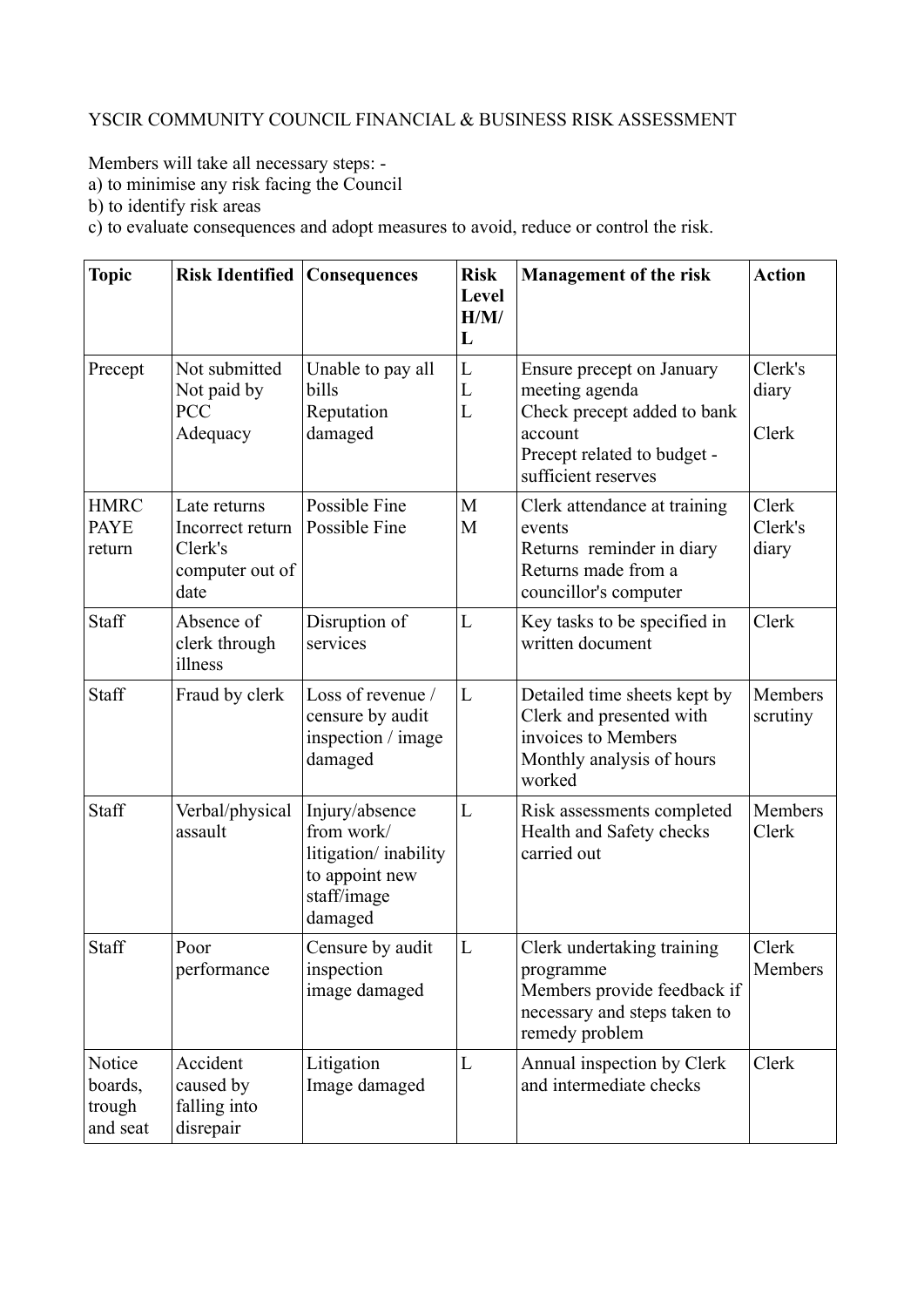| Planning<br>ns            | Failure to hold<br>Applicatio quorate meeting<br>on time | Disruption of<br>service<br>Image damaged                                                   | L | All Members on Planning<br>Committee.                                                                                                                                        | Members<br>Clerk |
|---------------------------|----------------------------------------------------------|---------------------------------------------------------------------------------------------|---|------------------------------------------------------------------------------------------------------------------------------------------------------------------------------|------------------|
| Financial<br>Records      | Inadequate<br>records                                    | Censure by audit<br>inspection                                                              | L | RFO/Clerk to check<br>regularly. Internal audit<br>checks records annually<br>Reports submitted to Council<br>meetings                                                       | Clerk            |
| <b>Budget</b>             | <b>Budget</b><br>overspend<br>Inadequate<br>budget       | Censure by audit<br>inspection<br>Image damaged/<br>Inability to pay<br>bills               | L | Budget reviewed at each<br>Council meeting<br>Expenditure is highly<br>predictable and staff time can<br>be managed. Sufficient<br>reserves held to cover any<br>emergencies | Clerk<br>Members |
| Minutes<br>and<br>records | Accurate and<br>legal<br>Loss of data                    | Censure by audit<br>inspection<br>Loss of reputation                                        | L | Minutes reviewed at<br>following meeting<br>Data backed up several times<br>a day                                                                                            | Members<br>Clerk |
| Covid -19                 | Unable to hold<br>meetings                               | Internal audit not<br>completed, unable<br>to approve<br>accounts or hold<br>annual meeting | L | Undertake as much business<br>as possible by email, video<br>conferencing                                                                                                    | Members<br>Clerk |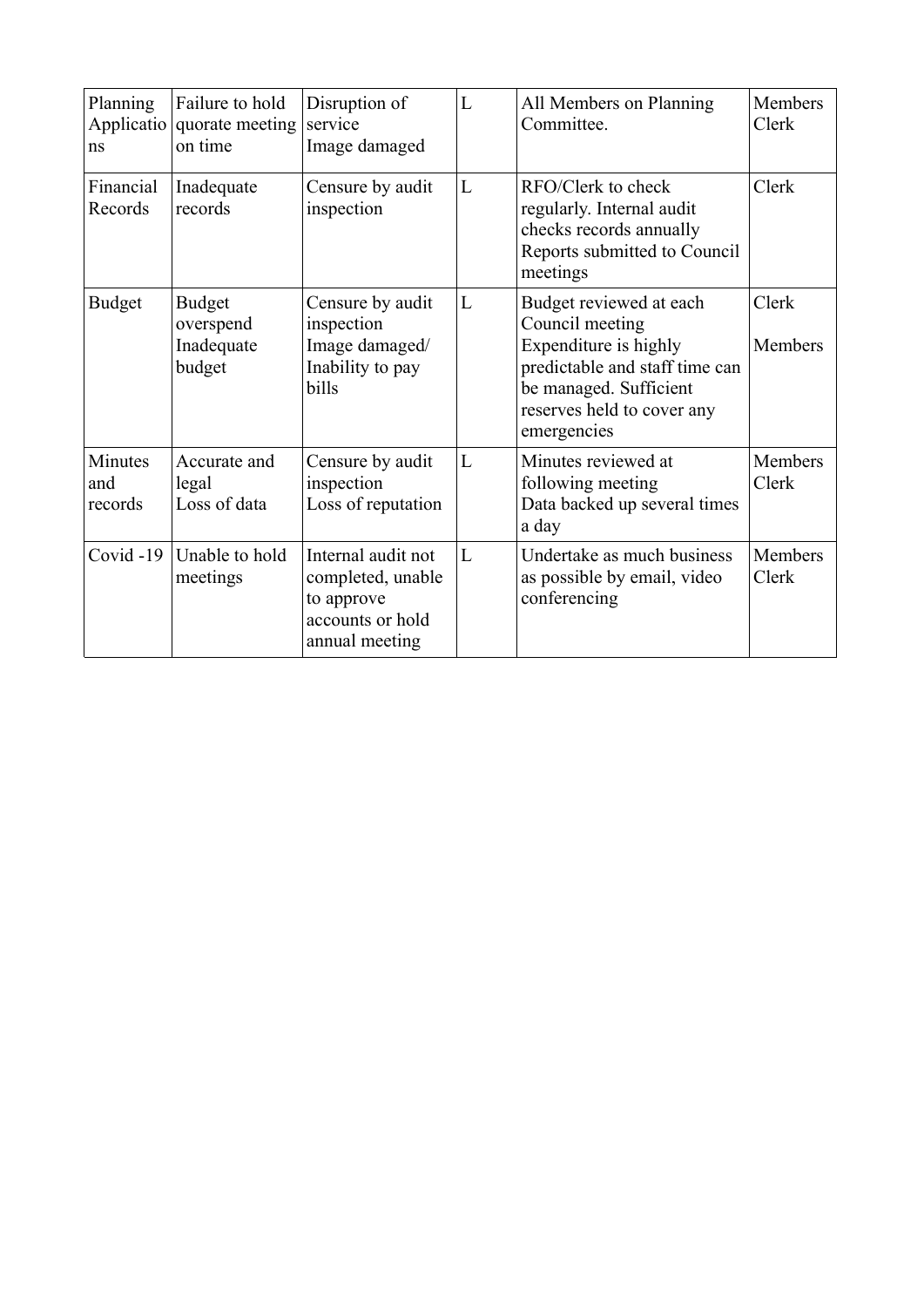#### Yscir Community Council Audit Plan

- 1. Check the books of account have been properly kept throughout the year
- 2. Check payments to ensure that the Council's financial regulations have been met, payments are supported by invoices, expenditure is approved and VAT is correctly accounted for.
- 3. Review the Council's risk management assessment ensuring adequate arrangements are in place to manage all identified risks
- 4. Verify that the annual precept request is the result of a proper budgetary process, that budget process has been regularly monitored and that the Council's reserves are appropriate.
- 5. Check income records ensuring that the correct price has been charged, income has been received, recorded & promptly banked, & VAT is correctly accounted for
- 6. Check salaries to employees have been paid in accordance with Council approvals and that PAYE requirements have been applied
- 7. Check accuracy of asset and investment registers
- 8. Test accuracy and timeliness of periodic and year end bank account reconciliation
- 9. Test accuracy and completeness of year end financial statements
- 10. Any other appropriate additional relevant testing to support the validity and integrity of the above.

The above tasks are carried out by the internal auditor completing the external audit checklist.

Attached is a check list which Councillors need to consider and confirm that they are happy with the procedures in place – and consider any improvements in the process for the coming year.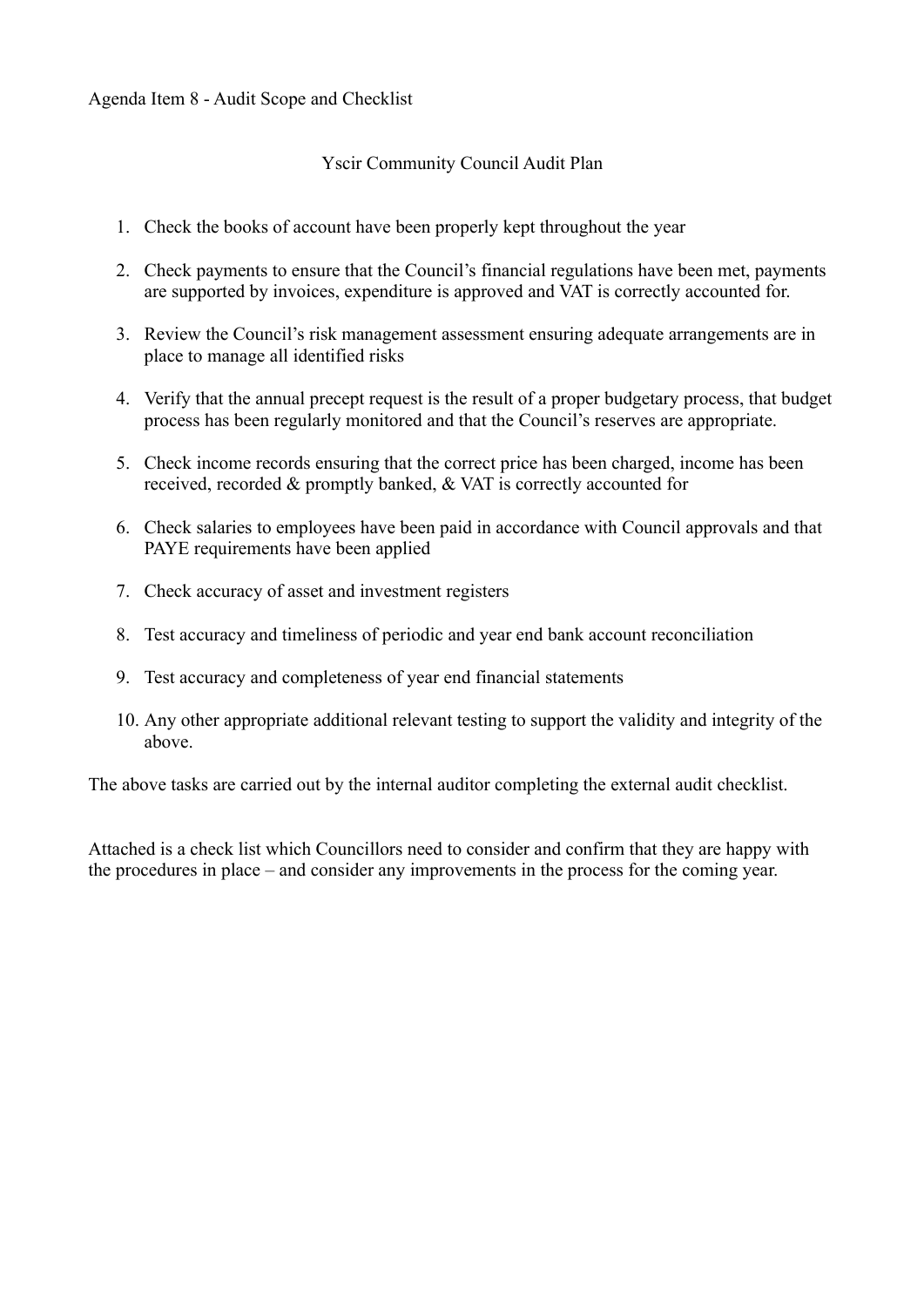|                | <b>Internal Audit - Question/action list - March 2019</b> |                                                                         |                                                           |  |  |  |
|----------------|-----------------------------------------------------------|-------------------------------------------------------------------------|-----------------------------------------------------------|--|--|--|
| $\mathbf{1}$   |                                                           | Appropriate books of account properly kept throughout the year?         |                                                           |  |  |  |
| $\overline{2}$ | a                                                         | Appointed responsible financial officer with duties listed in Financial | $\sqrt{ }$                                                |  |  |  |
|                |                                                           | Regs or elsewhere?                                                      |                                                           |  |  |  |
|                | $\mathbf b$                                               | Fin Regs. in place & regularly reviewed?                                | Reviewed in May 2021                                      |  |  |  |
|                | $\mathbf c$                                               | Standing Orders in place & regularly reviewed?                          | Reviewed in May 2021                                      |  |  |  |
|                | d                                                         | Delegated Powers on expenditure in place & adhered to?                  | Updated in financial regs                                 |  |  |  |
|                | e                                                         | Payments supported by invoices?                                         |                                                           |  |  |  |
|                | f                                                         | Expenditure properly approved?                                          |                                                           |  |  |  |
|                | g                                                         | VAT shown separately? Is there any thing unusual in the                 | Vat is shown separately.                                  |  |  |  |
|                |                                                           | reconciliation? Has a VAT refund been requested recently, if not is the | Reclaim received in May                                   |  |  |  |
|                |                                                           | VAT paid since the last refund at a level that is sensible to request a | 2021                                                      |  |  |  |
|                |                                                           | refund?                                                                 |                                                           |  |  |  |
| $\overline{3}$ | a                                                         | Have the risks been listed and a start been made on assessment and      | $\sqrt{ }$                                                |  |  |  |
|                |                                                           | minimisation of risk?                                                   |                                                           |  |  |  |
|                | $\mathbf b$                                               | Is there sufficient management of risk?                                 | $\sqrt{ }$                                                |  |  |  |
|                | $\mathbf c$                                               | Insurance in order and the correct things covered?                      | $\sqrt{ }$                                                |  |  |  |
|                | d                                                         | Members check the accounts OR internal audit at least twice a year      | Members check cashbook at                                 |  |  |  |
|                |                                                           | and report back to council?.                                            | meetings. Internal audit -once                            |  |  |  |
|                |                                                           |                                                                         | a year. Member reconciles<br>bank statement with cashbook |  |  |  |
|                |                                                           |                                                                         |                                                           |  |  |  |
|                |                                                           |                                                                         | at least twice a year but not<br>during lockdown.         |  |  |  |
|                | e                                                         | Are balances invested in the best safe account?                         | Balances kept in current                                  |  |  |  |
|                |                                                           |                                                                         | account. Within audit                                     |  |  |  |
|                |                                                           |                                                                         | guidelines                                                |  |  |  |
|                | f                                                         | Initialled cheque stubs?                                                | Yes                                                       |  |  |  |
|                | g                                                         | Regular internal audit?                                                 | Annual                                                    |  |  |  |
|                | $\boldsymbol{h}$                                          | Minute showing appointment of internal auditor?                         | V                                                         |  |  |  |
| $\overline{4}$ | a                                                         | Council budgeted in a clear and adequate way?                           |                                                           |  |  |  |
|                | b                                                         | Checks in place to ensure correct precept has been received?            | Bank statement checked by                                 |  |  |  |
|                |                                                           |                                                                         | clerk                                                     |  |  |  |
|                | $\mathbf c$                                               | Clerk or RFO report to council regularly to give progress reports on    | $\sqrt{}$                                                 |  |  |  |
|                |                                                           | expenditure verses budget?                                              |                                                           |  |  |  |
|                | d                                                         | Reserves/balances appropriate? Is/are there specific project(s) for     | $\sqrt{}$                                                 |  |  |  |
|                |                                                           | balances in excess of the annual precept?                               | No specific projects                                      |  |  |  |
| 5              | a                                                         | Was income received/expected? Did income equal expected income?         | Yes                                                       |  |  |  |
|                |                                                           | If not why not?                                                         |                                                           |  |  |  |
|                | b                                                         | System of receipt of income ensures that it is properly recorded and    | Yes                                                       |  |  |  |
|                |                                                           | promptly banked?                                                        |                                                           |  |  |  |
|                | $\mathbf c$                                               | VAT on income properly accounted for?                                   | Not applicable                                            |  |  |  |
| 6              | a                                                         | Adequate check on petty cash?                                           | No petty cash                                             |  |  |  |
|                | b                                                         | Payments properly supported by receipts?                                | Yes                                                       |  |  |  |
|                | $\mathbf{C}$                                              | Expenditure approved?                                                   | Yes                                                       |  |  |  |
|                | d                                                         | VAT properly accounted for? Reclaimed on petty cash?                    | Yes - not applicable                                      |  |  |  |
| $\overline{7}$ | a                                                         | Clear minute and contract which details the employees' pay and          | Yes                                                       |  |  |  |
|                |                                                           | conditions                                                              |                                                           |  |  |  |
|                | b                                                         | Employee(s) paid by/to those decisions?                                 | Yes                                                       |  |  |  |
|                | $\mathbf c$                                               | PAYE and NI payments been made (if required) or written contact         | yes                                                       |  |  |  |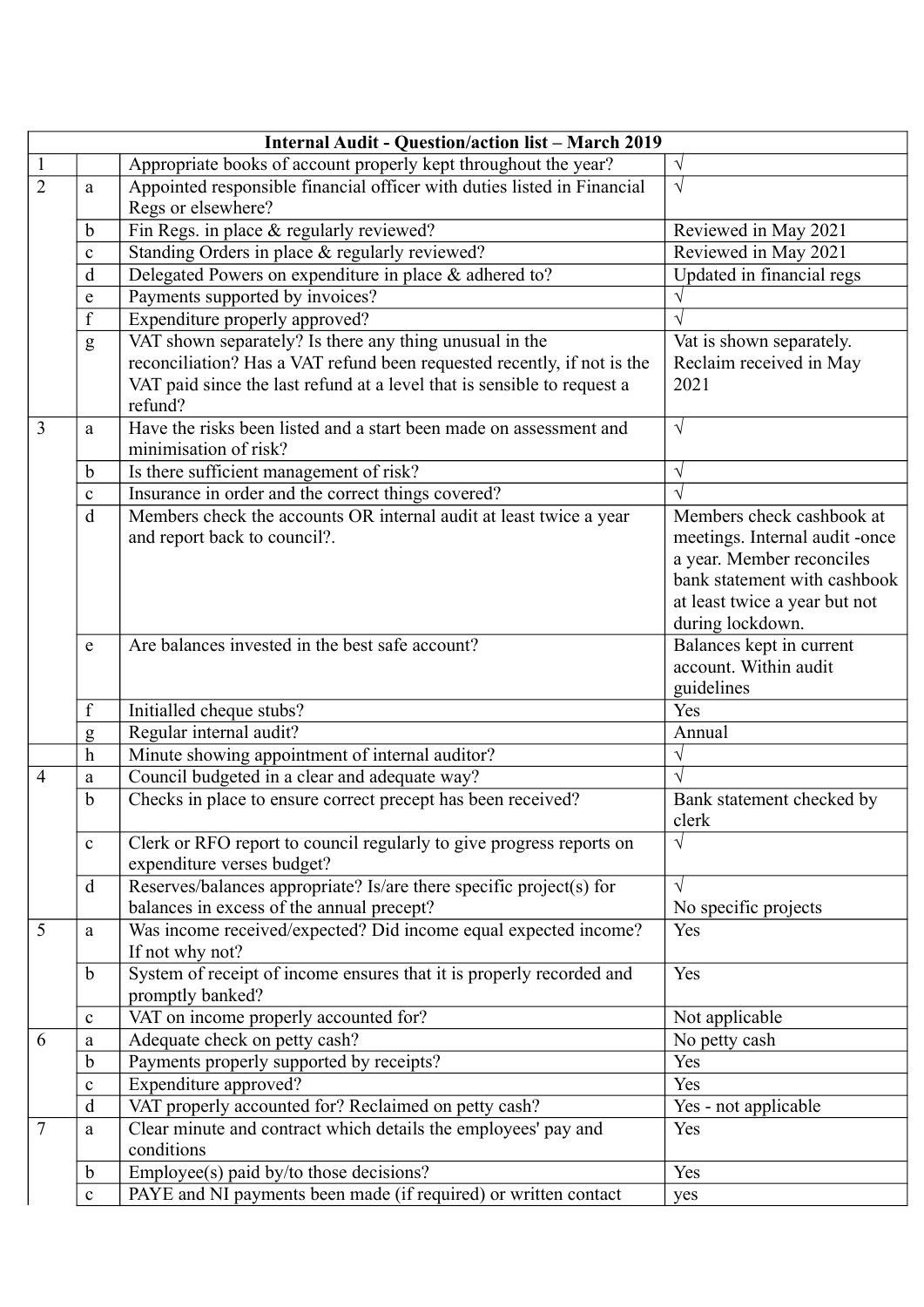|    |                | been made with the Inland Revenue giving details of taxable income?     |                              |
|----|----------------|-------------------------------------------------------------------------|------------------------------|
|    | d              | Staff pension/gratuity?                                                 | Not applicable               |
| 8  | a              | Asset & investment registers?                                           | Yes                          |
|    | b              | Complete?                                                               | Yes                          |
|    | c              | Accurate?                                                               | Yes                          |
|    | d              | Maintained?                                                             | Yes                          |
|    | e              | Checked/modified at least yearly eg. at annual council meeting?         | Yes                          |
| 9  | a              | Cash book up to date, correctly sub-totalled and accounts reconciled at | Yes                          |
|    |                | least once per quarter?                                                 |                              |
|    | $\mathbf b$    | Clear record of the end of year statement?                              | Yes                          |
| 10 | a              | Accounts prepared on correct basis?                                     | Yes                          |
|    | b              | Agree with the cash book?                                               | Yes                          |
|    | c              | Supported by an adequate audit trail                                    | Yes                          |
|    | d              | A record of debtors and creditors?                                      | not applicable               |
|    | e              | Clear separate list of S137 payments                                    | Recorded in cashbook         |
|    | $\overline{f}$ | Year end accounts clear and accurate?                                   | Shown in Annual Audit        |
|    |                |                                                                         | Return                       |
|    | g              | All account balances shown?                                             | V                            |
|    | $\mathbf h$    | Correct supporting statements?                                          |                              |
| 11 | a              | Other risks been covered adequately?                                    |                              |
|    | $\mathbf b$    | Data Protection Registration held & current/appropriate?                | Yes                          |
|    | $\mathbf{c}$   | Electronic data backup arrangements adequate?                           | Data backed up to a separate |
|    |                |                                                                         | hard drive. Copy given to    |
|    |                |                                                                         | Chairman on a memory stick   |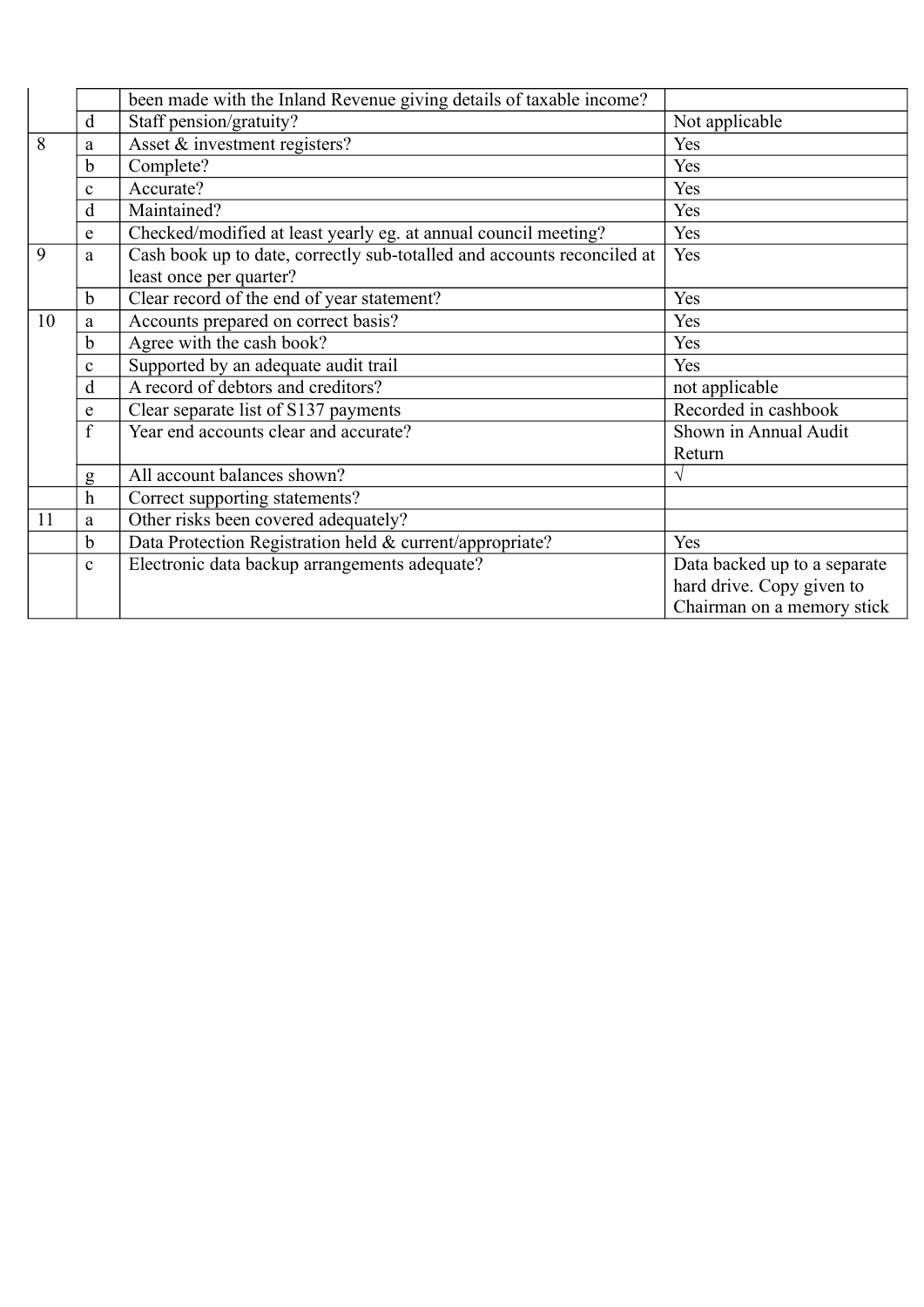# **Yscir Community Council NEWSLETTER 2022**

*Clerk:* 

Mike Westhorpe 01874 623774 clerk@yscir.net

#### *From our Chair, Jane Price*

As the saying goes 'Where has the time gone?' Yet another year since our last newsletter went out. The Community Council had many of its meetings via Zoom video conferencing but at last has started meeting in person.

As you can see from this newsletter, we are still very concerned regarding Powys County Council's proposal to close Cradoc School; we are supporting the school as much as we can to keep it open.

I would like to thank all the community councillors for all their hard work and commitment for the community and attending the meetings in their own time and in supporting me as their chairperson.

It is with great regret that I report that Mike Westhorpe, our Clerk, will be retiring from his post at the end of May. He is looking forward to more free time and camper van travel. For the last 10 years serving our Council Mike has been an outstanding, knowledgeable and valued member of our team. Thank you Mike for all your hard work, enthusiasm and professionalism.

We shall be welcoming Mrs Jane Joseph from Trallong as our new Clerk to Yscir Community Council. Jane is also Clerk to Trallong, Penbont and Llanfihangel Nant Bran Community Council.

I would like to wish all of you within the Yscir Community all the very best. Stay safe, and if you do think of anything that the council could be doing to help under the current circumstances, please contact me, any of the other councillors, or the clerk.

#### **YSCIR COMMUNITY COUNCIL ANNUAL REPORT APRIL 2021 TO MARCH 2022**

Yscir Community Council consists of 7 councillors, elected by the local community every 5 years (with an election due in May 2022). The Council meets 6 times a year with additional meetings, if required, to consider planning applications. Although not a member of the council, county councillor Iain McIntosh has attended its meetings and been very active in helping the council to get work done by Powys County Council in the area.

Almost all of the income of the Council comes through the precept (£4,132 in 2021/22). The Council spent £3050 in 2021/22 (rising to around £3,500 to include bills yet to be received). The most significant expenditure (£1800) was paying for the clerk who organises the meetings and undertakes any work required by the Council. No concerns were raised by the internal and external audits of the Council but the internal auditor thought that the level of reserves (around £2,300 in April 2021) was too low.

The Council has worked hard to increase the number of defibrillators in the community. Thanks to generous donations by two members of the community there are now defibrillators in Aberbran (outside Ty Torlan) and Battle (opposite Heol y Garreg). In addition there are defibrillators at Cradoc School (near front entrance) and at Cradoc Golf Club (rear of clubhouse).

Speedwatch has been introduced to try and make the roads safer in our villages (see article overleaf).

The Council has opposed the closure of Cradoc School, making representations to Powys County Council at

each stage of the process.

The future of the telephone box in Cradoc has been debated on numerous occasions. BT has agreed to repair and repaint the box which will continue to operate as an emergency telephone box.